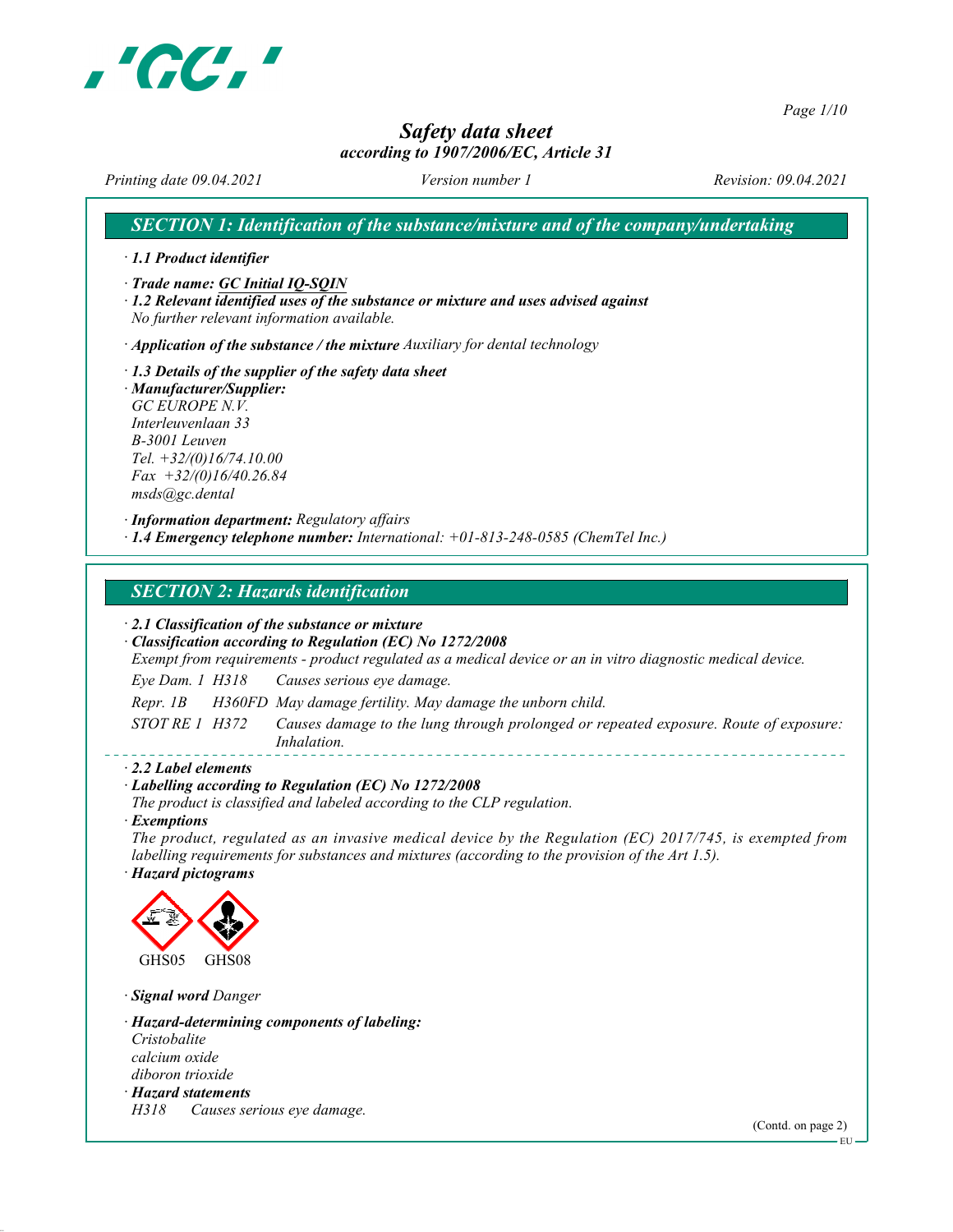Printing date 09.04.2021 Version number 1 Revision: 09.04.2021

## Trade name: GC Initial IQ-SQIN

|                                  | (Contd. of page 1)                                                                                    |
|----------------------------------|-------------------------------------------------------------------------------------------------------|
|                                  | H360FD May damage fertility. May damage the unborn child.                                             |
| H372                             | Causes damage to the lung through prolonged or repeated exposure. Route of exposure: Inhalation.      |
| $\cdot$ Precautionary statements |                                                                                                       |
| <i>P260</i>                      | Do not breathe dust/fume/gas/mist/vapours/spray.                                                      |
| <i>P280</i>                      | Wear protective gloves/protective clothing/eye protection/face protection.                            |
|                                  | P305+P351+P338 IF IN EYES: Rinse cautiously with water for several minutes. Remove contact lenses, if |
|                                  | present and easy to do. Continue rinsing.                                                             |
| <i>P310</i>                      | Immediately call a POISON CENTER/doctor.                                                              |
| $P308 + P313$                    | IF exposed or concerned: Get medical advice/attention.                                                |
| <i>P405</i>                      | Store locked up.                                                                                      |
| <i>P501</i>                      | Dispose of contents/container in accordance with local/regional/national/international                |
|                                  | regulations.                                                                                          |
| $\cdot$ 2.3 Other hazards        |                                                                                                       |

2.3 Other hazards

· Results of PBT and vPvB assessment

· PBT: Not applicable.

· vPvB: Not applicable.

### SECTION 3: Composition/information on ingredients

#### · 3.2 Chemical characterization: Mixtures

· Description:

Only substances required to be mentioned according to Annex II of regulation 1907/2006 are listed. Information on the other substances that may be present can be obtained upon request.

| · Dangerous components:                                                                     |                                                            |             |
|---------------------------------------------------------------------------------------------|------------------------------------------------------------|-------------|
|                                                                                             | $14464 - 46 - 1$ Cristobalite                              | $50 - 75\%$ |
|                                                                                             | <b>STOT RE 1, H372</b>                                     |             |
|                                                                                             | $1303-86-2$ diboron trioxide                               | $5 - 10\%$  |
|                                                                                             | Repr. 1B, H360FD                                           |             |
|                                                                                             | 1305-78-8 calcium oxide                                    | $≥3 - <5%$  |
|                                                                                             | Eye Dam. 1, H318; Skin Irrit. 2, H315; STOT SE 3, H335     |             |
|                                                                                             | $1304-28-5$ barium oxide, obtained by calcining witherite  | $2.5 - 5\%$ |
|                                                                                             | Acute Tox. 4, H302; Acute Tox. 4, H332; Eye Irrit. 2, H319 |             |
|                                                                                             | 1314-56-3 phosphorus pentoxide                             | $0.5 < 1\%$ |
|                                                                                             | Skin Corr. 1A, H314                                        |             |
|                                                                                             | $7758-88-5$ cerium trifluoride                             | $0.5 < 1\%$ |
| $\cdot$ SVHC                                                                                |                                                            |             |
|                                                                                             | 1303-86-2 diboron trioxide                                 |             |
| · Additional information: For the wording of the listed hazard phrases refer to section 16. |                                                            |             |

### SECTION 4: First aid measures

### · 4.1 Description of first aid measures

· General information:

Immediately remove any clothing soiled by the product.

If symptoms persist consult doctor.

· After inhalation:

Supply fresh air. If required, provide artificial respiration. Keep patient warm. Consult doctor if symptoms persist. Take affected persons into fresh air and keep quiet.

(Contd. on page 3)

EU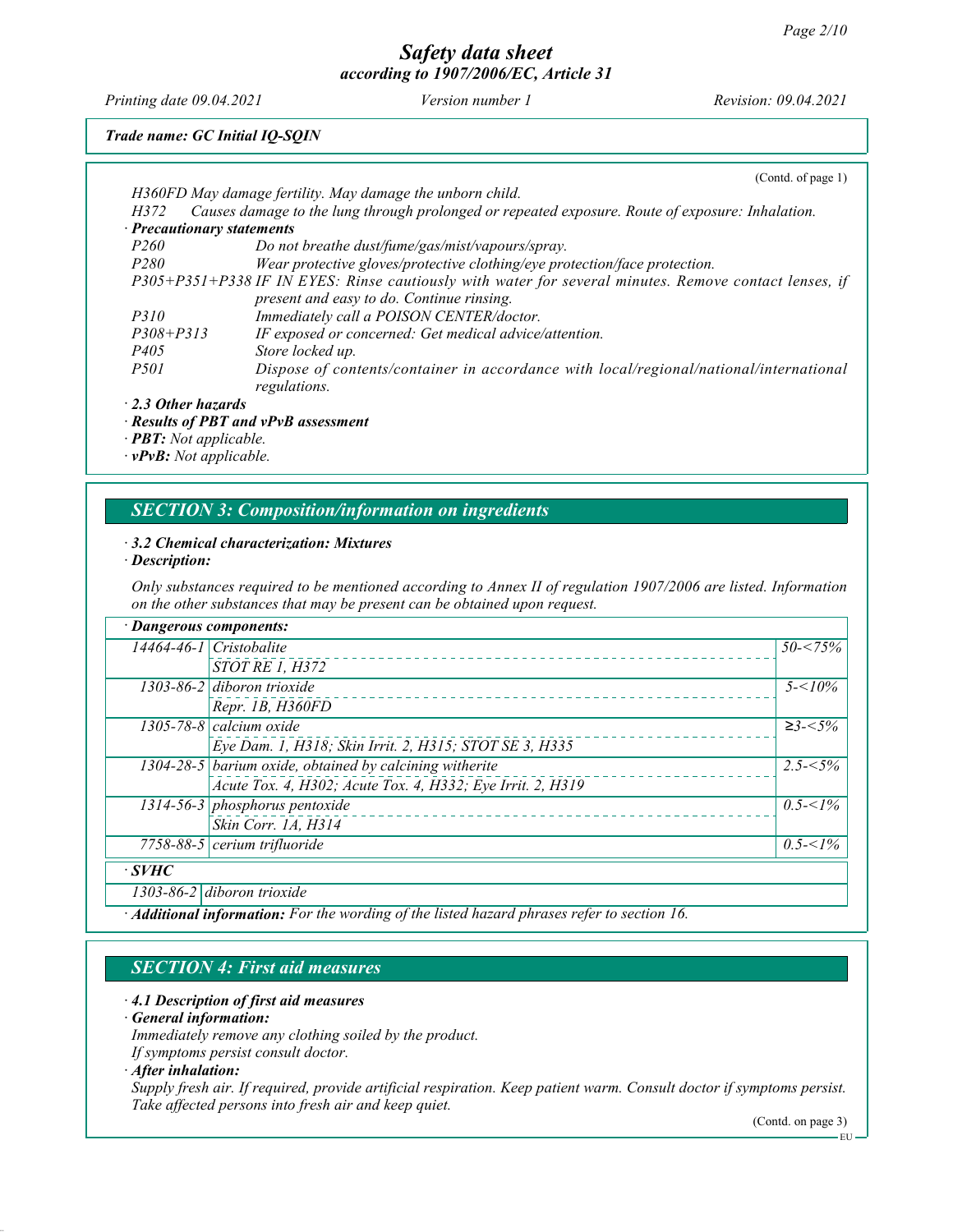Printing date 09.04.2021 Version number 1 Revision: 09.04.2021

Trade name: GC Initial IQ-SQIN

(Contd. of page 2)

· After skin contact: Immediately wash with water and soap and rinse thoroughly. Seek medical treatment.

If skin irritation continues, consult a doctor.

#### · After eye contact:

Protect unharmed eye.

Rinse opened eye for several minutes under running water.

If symptoms persist consult doctor.

Call a doctor immediately.

· After swallowing:

Rinse out mouth and then drink plenty of water. If symptoms persist consult doctor.

- · 4.2 Most important symptoms and effects, both acute and delayed No further relevant information available.
- · 4.3 Indication of any immediate medical attention and special treatment needed
- No further relevant information available.

### SECTION 5: Firefighting measures

- · 5.1 Extinguishing media
- · Suitable extinguishing agents:
- CO2, extinguishing powder or water spray. Fight larger fires with water spray or alcohol resistant foam. Use fire fighting measures that suit the environment.
- $\cdot$  For safety reasons unsuitable extinguishing agents: Water with full jet
- · 5.2 Special hazards arising from the substance or mixture
- Formation of toxic gases is possible during heating or in case of fire. No further relevant information available.
- · 5.3 Advice for firefighters
- · Protective equipment: Wear self-contained respiratory protective device.
- · Additional information

Dispose of fire debris and contaminated fire fighting water in accordance with official regulations.

## SECTION 6: Accidental release measures

· 6.1 Personal precautions, protective equipment and emergency procedures Remove persons from danger area. Avoid formation of dust. Avoid contact with the eyes and skin. Wear protective clothing. · 6.2 Environmental precautions: Do not allow product to reach sewage system or any water course. Do not allow to penetrate the ground/soil. · 6.3 Methods and material for containment and cleaning up: Pick up mechanically. Prevent formation of dust. Dispose of the collected material according to regulations. · 6.4 Reference to other sections See Section 7 for information on safe handling. See Section 8 for information on personal protection equipment. See Section 13 for disposal information.

EU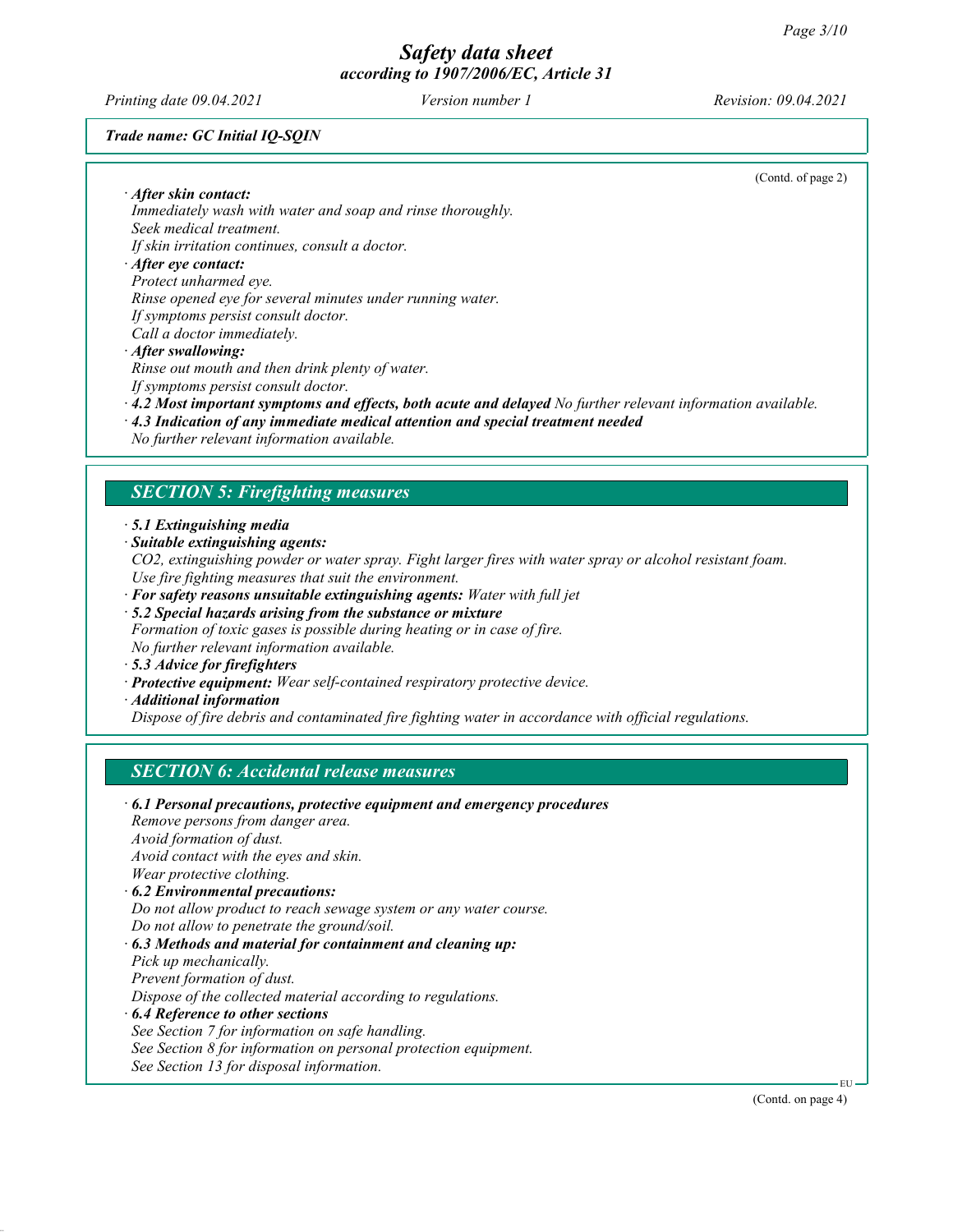Printing date 09.04.2021 Version number 1 Revision: 09.04.2021

#### Trade name: GC Initial IQ-SQIN

(Contd. of page 3)

### SECTION 7: Handling and storage

· 7.1 Precautions for safe handling Prevent formation of dust. Any deposit of dust which cannot be avoided must be regularly removed. Avoid contact with the eyes and skin.

· Information about protection against explosions and fires: Dust can combine with air to form an explosive mixture.

· 7.2 Conditions for safe storage, including any incompatibilities

· Storage:

· Requirements to be met by storerooms and receptacles: Store only in unopened original receptacles.

· Information about storage in one common storage facility: Store away from foodstuffs.

· Further information about storage conditions: None.

 $\cdot$  7.3 Specific end use(s) No further relevant information available.

#### SECTION 8: Exposure controls/personal protection

· Additional information about design of technical systems: No further data; see item 7.

· 8.1 Control parameters

· Components with limit values that require monitoring at the workplace:

1305-78-8 calcium oxide  $IOELV|Short-term value: 4 mg/m<sup>3</sup>$ Long-term value:  $1 \text{ mg/m}^3$ Respirable fraction

1304-28-5 barium oxide, obtained by calcining witherite

 $IOELV$ Long-term value: 0.5 mg/m<sup>3</sup> as Ba

1314-56-3 phosphorus pentoxide

 $IOELV|Long-term value: I mg/m<sup>3</sup>$ 

#### 7758-88-5 cerium trifluoride

 $IOELV | Long-term value: 2.5 mg/m<sup>3</sup>$ as F

#### · DNELs

#### 13463-67-7 titanium dioxide

Inhalative *DNEL* inhalation  $10$  mg/m3 (man)

· Additional information: The lists that were valid during the creation were used as basis.

#### · 8.2 Exposure controls

· Personal protective equipment:

General protective and hygienic measures:

The usual precautionary measures for handling chemicals should be followed. Do not inhale dust / smoke / mist.

Avoid contact with the eyes and skin.

Wash hands before breaks and at the end of work.

Keep away from foodstuffs, beverages and feed.

Immediately remove all soiled and contaminated clothing.

· Breathing equipment: Suitable respiratory protective device recommended.

(Contd. on page 5)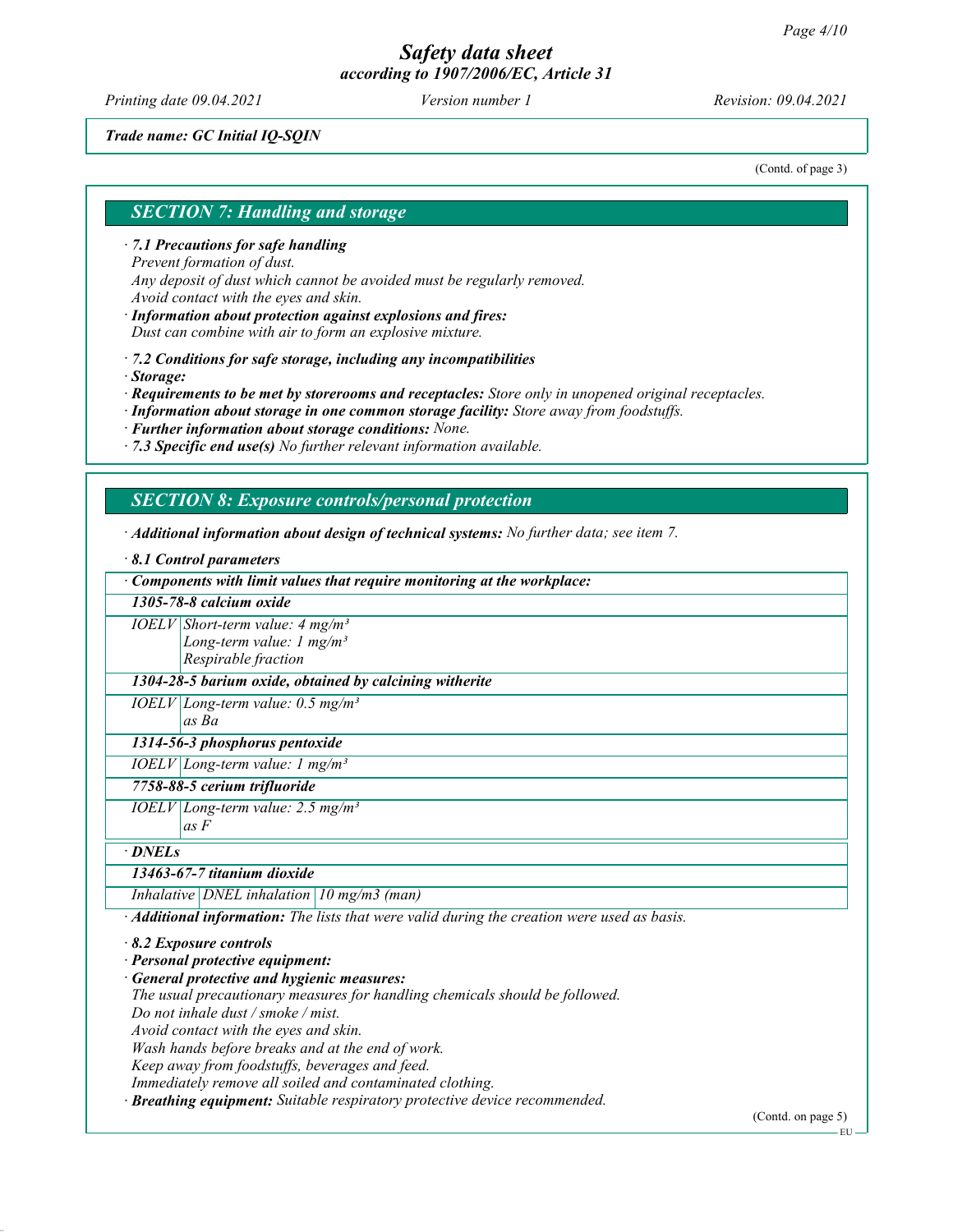Printing date 09.04.2021 Version number 1 Revision: 09.04.2021

(Contd. of page 4)

#### Trade name: GC Initial IQ-SQIN

· Protection of hands:



## · Material of gloves

The selection of the suitable gloves does not only depend on the material, but also on further marks of quality and varies from manufacturer to manufacturer. As the product is a preparation of several substances, the resistance of the glove material can not be calculated in advance and has therefore to be checked prior to the application.

#### · Penetration time of glove material

The exact break through time has to be found out by the manufacturer of the protective gloves and has to be observed.

· Eye protection:



Tightly sealed goggles

## SECTION 9: Physical and chemical properties

| $\cdot$ 9.1 Information on basic physical and chemical properties<br><b>General Information</b> |                                               |
|-------------------------------------------------------------------------------------------------|-----------------------------------------------|
| $\cdot$ Appearance:                                                                             |                                               |
| Form:                                                                                           | Solid                                         |
| Color:                                                                                          | According to product specification            |
| $\cdot$ Odor:                                                                                   | Characteristic                                |
| · Odor threshold:                                                                               | Not determined.                               |
| $\cdot$ pH-value:                                                                               | Not applicable.                               |
| · Change in condition                                                                           |                                               |
| <b>Melting point/Melting range:</b>                                                             | Undetermined.                                 |
| <b>Boiling point/Boiling range:</b>                                                             | Undetermined.                                 |
| · Flash point:                                                                                  | Not applicable.                               |
| · Flammability (solid, gaseous):                                                                | Not determined.                               |
| · Ignition temperature:                                                                         | Undetermined.                                 |
| · Decomposition temperature:                                                                    | Not determined.                               |
| · Auto igniting:                                                                                | Product is not selfigniting.                  |
| · Danger of explosion:                                                                          | Product does not present an explosion hazard. |
| · Explosion limits:                                                                             |                                               |
| Lower:                                                                                          | Not determined.                               |
| <b>Upper:</b>                                                                                   | Not determined.                               |
| $\cdot$ <i>Vapor pressure:</i>                                                                  | Not applicable.                               |
| $\cdot$ Density at 20 °C:                                                                       | 2.33 $g/cm^{3}$                               |
| $\cdot$ Relative density                                                                        | Not determined.                               |
| $\cdot$ <i>Vapor density</i>                                                                    | Not applicable.                               |
|                                                                                                 | (Contd. on page 6)<br>– EU -                  |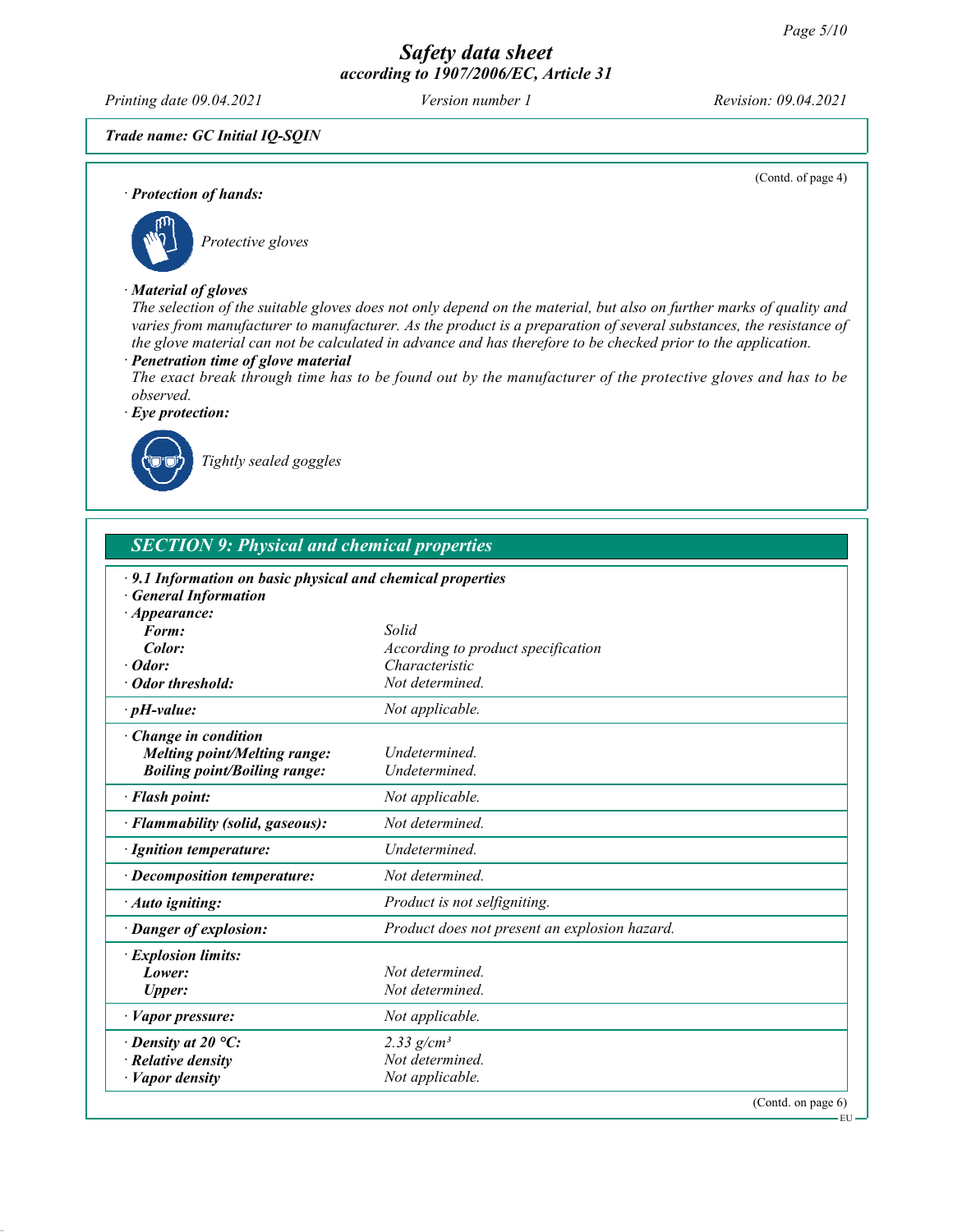Printing date 09.04.2021 Version number 1 Revision: 09.04.2021

Trade name: GC Initial IQ-SQIN

|                                                            |                                            | (Cond. of page 5) |
|------------------------------------------------------------|--------------------------------------------|-------------------|
| $\cdot$ Evaporation rate                                   | Not applicable.                            |                   |
| · Solubility in / Miscibility with                         |                                            |                   |
| Water:                                                     | Fully miscible.                            |                   |
| · Partition coefficient (n-octanol/water): Not determined. |                                            |                   |
| $\cdot$ <i>Viscosity:</i>                                  |                                            |                   |
| Dynamic:                                                   | Not applicable.                            |                   |
| Kinematic:                                                 | Not applicable.                            |                   |
| $\cdot$ 9.2 Other information                              | No further relevant information available. |                   |

## SECTION 10: Stability and reactivity

· 10.1 Reactivity No further relevant information available.

- · 10.2 Chemical stability
- · Thermal decomposition / conditions to be avoided: No decomposition if used according to specifications.
- · 10.3 Possibility of hazardous reactions No dangerous reactions known.
- $\cdot$  10.4 Conditions to avoid No further relevant information available.
- · 10.5 Incompatible materials: No further relevant information available.
- · 10.6 Hazardous decomposition products: No dangerous decomposition products known.

#### SECTION 11: Toxicological information

· 11.1 Information on toxicological effects

 $\cdot$  Acute toxicity: Based on available data, the classification criteria are not met.

· LD/LC50 values that are relevant for classification:

#### 13463-67-7 titanium dioxide

Oral  $LD50$   $>5,000$  mg/kg (mouse) (OECD 420)

Inhalative  $|LCS0/4 h| > 6.82$  mg/l (rat male)

· Primary irritant effect:

- · on the skin: Based on available data, the classification criteria are not met.
- $\cdot$  on the eve:

Causes serious eye damage.

- · Sensitization: Based on available data, the classification criteria are not met.
- · Additional toxicological information:
- · OSHA-Ca (Occupational Safety & Health Administration)

None of the ingredients is listed.

- Repeated dose toxicity No further relevant information available.
- CMR effects (carcinogenity, mutagenicity and toxicity for reproduction)

No further relevant information available.

- · Germ cell mutagenicity Based on available data, the classification criteria are not met.
- · Carcinogenicity Based on available data, the classification criteria are not met.

· Reproductive toxicity

- May damage fertility. May damage the unborn child.
- $\cdot$  STOT-single exposure Based on available data, the classification criteria are not met.

#### · STOT-repeated exposure

Causes damage to the lung through prolonged or repeated exposure. Route of exposure: Inhalation.

(Contd. on page 7)

EU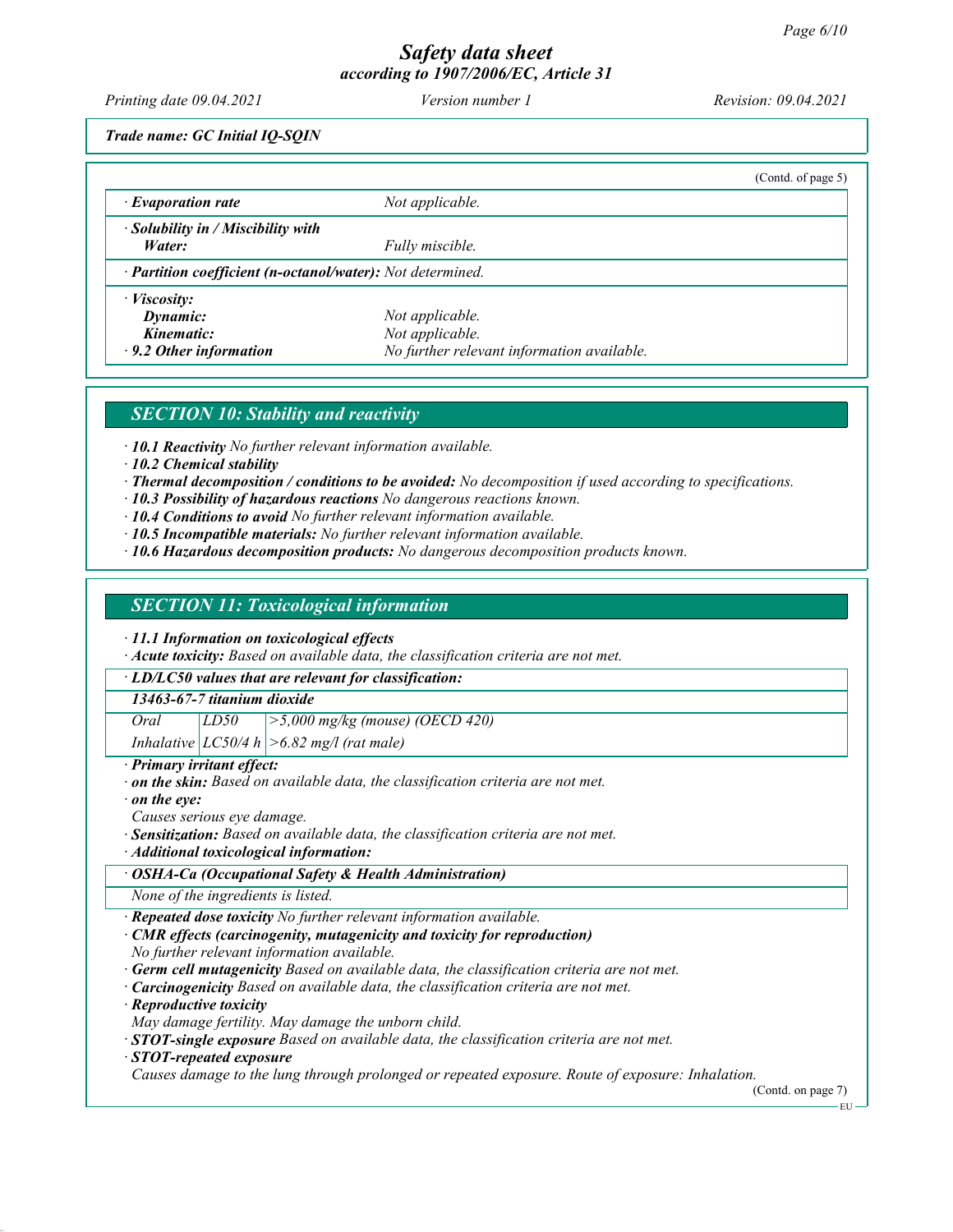Printing date 09.04.2021 Version number 1 Revision: 09.04.2021

Trade name: GC Initial IQ-SQIN

 $\cdot$  Aspiration hazard Based on available data, the classification criteria are not met.

### SECTION 12: Ecological information

#### · 12.1 Toxicity

- · Aquatic toxicity: No further relevant information available.
- · 12.2 Persistence and degradability No further relevant information available.
- · 12.3 Bioaccumulative potential No further relevant information available.
- · 12.4 Mobility in soil No further relevant information available.
- · Additional ecological information:
- · General notes: Not hazardous for water.
- · 12.5 Results of PBT and vPvB assessment
- · PBT: Not applicable.
- · vPvB: Not applicable.
- $\cdot$  12.6 Other adverse effects No further relevant information available.

## SECTION 13: Disposal considerations

#### · 13.1 Waste treatment methods

· Recommendation:

Must not be disposed of together with household garbage. Do not allow product to reach sewage system.

- · Uncleaned packagings:
- · Recommendation: Disposal must be made according to official regulations.
- · Recommended cleansing agent: Water, if necessary with cleansing agents.

| $\cdot$ 14.1 UN-Number                  | <i>UN1759</i>                                     |
|-----------------------------------------|---------------------------------------------------|
| ADR, IMDG, IATA                         |                                                   |
| $\cdot$ 14.2 UN proper shipping name    |                                                   |
| $\cdot$ DOT                             | Corrosive solids, n.o.s. (Potassium monoxide)     |
| $·$ <i>ADR</i>                          | 1759 CORROSIVE SOLID, N.O.S. (POTASSIUM MONOXIDE) |
| $\cdot$ IMDG, IATA                      | CORROSIVE SOLID, N.O.S. (POTASSIUM MONOXIDE)      |
| $\cdot$ 14.3 Transport hazard class(es) |                                                   |
| $\cdot$ ADR                             |                                                   |
| <u>af S</u> r                           |                                                   |
| · Class                                 | 8 (C10) Corrosive substances                      |
| $\cdot$ Label                           | 8                                                 |

(Contd. of page 6)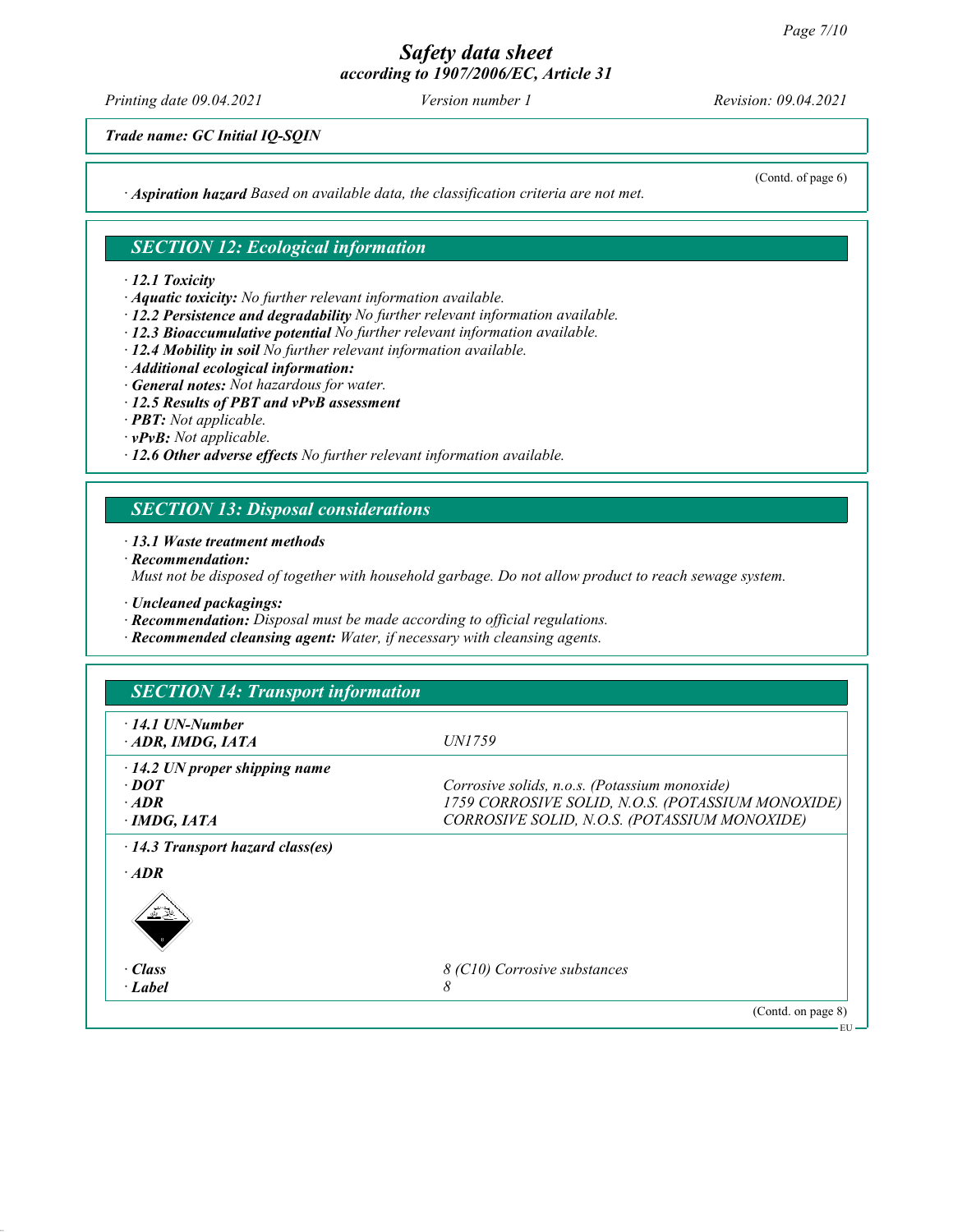EU

## Safety data sheet according to 1907/2006/EC, Article 31

Printing date 09.04.2021 Version number 1 Revision: 09.04.2021

Trade name: GC Initial IQ-SQIN

|                                                                                                | (Contd. of page 7)                                                                                                    |
|------------------------------------------------------------------------------------------------|-----------------------------------------------------------------------------------------------------------------------|
| $\cdot$ IMDG, IATA                                                                             |                                                                                                                       |
|                                                                                                |                                                                                                                       |
| · Class                                                                                        | 8 Corrosive substances                                                                                                |
| $\cdot$ Label                                                                                  | 8                                                                                                                     |
| 14.4 Packing group<br>ADR, IMDG, IATA                                                          | $I\!I$                                                                                                                |
| $\cdot$ 14.5 Environmental hazards:<br>$\cdot$ Marine pollutant:                               | N <sub>o</sub>                                                                                                        |
| $\cdot$ 14.6 Special precautions for user                                                      | Warning: Corrosive substances                                                                                         |
| · Hazard identification number (Kemler code):                                                  | 80                                                                                                                    |
| · EMS Number:                                                                                  | $F-A, S-B$                                                                                                            |
| · Stowage Category                                                                             | $\boldsymbol{A}$                                                                                                      |
| $\cdot$ 14.7 Transport in bulk according to Annex II of<br><b>MARPOL73/78 and the IBC Code</b> | Not applicable.                                                                                                       |
| · Transport/Additional information:                                                            |                                                                                                                       |
| $\cdot$ ADR<br>$\cdot$ Limited quantities (LQ)<br>$\cdot$ Excepted quantities (EQ)             | 1 kg<br>Code: E2<br>Maximum net quantity per inner packaging: 30 g<br>Maximum net quantity per outer packaging: 500 g |
| · Transport category                                                                           | $\overline{2}$                                                                                                        |
| · Tunnel restriction code                                                                      | E                                                                                                                     |
| $\cdot$ IMDG                                                                                   |                                                                                                                       |
| $\cdot$ Limited quantities (LQ)                                                                | $1 \text{ kg}$                                                                                                        |
| $\cdot$ Excepted quantities (EQ)                                                               | Code: E2                                                                                                              |
|                                                                                                | Maximum net quantity per inner packaging: 30 g<br>Maximum net quantity per outer packaging: 500 g                     |
| · UN "Model Regulation":                                                                       | UN 1759 CORROSIVE SOLID, N.O.S. (POTASSIUM<br>MONOXIDE), 8, II                                                        |

# SECTION 15: Regulatory information

· 15.1 Safety, health and environmental regulations/legislation specific for the substance or mixture · Sara

· Section 355 (extremely hazardous substances): 1314-56-3 phosphorus pentoxide · Section 313 (Specific toxic chemical listings): 1344-28-1 aluminium oxide 1304-28-5 barium oxide, obtained by calcining witherite (Contd. on page 9)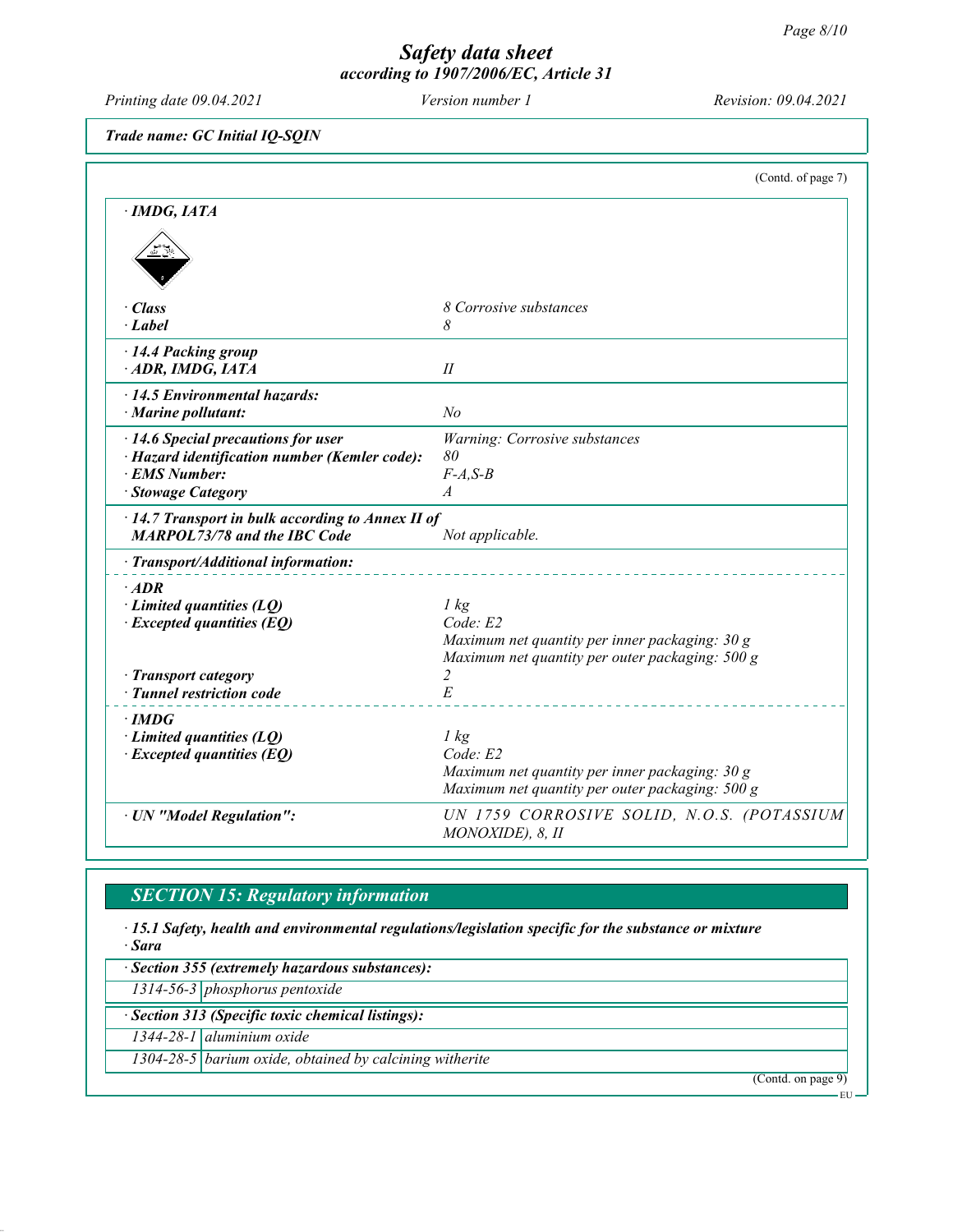Printing date 09.04.2021 Version number 1 Revision: 09.04.2021

Trade name: GC Initial IQ-SQIN

| · Proposition 65 |                                                                    | (Contd. of page 8)    |                  |
|------------------|--------------------------------------------------------------------|-----------------------|------------------|
|                  | Chemicals known to cause cancer:                                   |                       |                  |
|                  | 14464-46-1 Cristobalite                                            |                       |                  |
|                  | 13463-67-7 titanium dioxide                                        |                       |                  |
|                  | Chemicals known to cause reproductive toxicity for females:        |                       |                  |
|                  | None of the ingredients is listed.                                 |                       |                  |
|                  | Chemicals known to cause reproductive toxicity for males:          |                       |                  |
|                  | None of the ingredients is listed.                                 |                       |                  |
|                  | Chemicals known to cause developmental toxicity:                   |                       |                  |
|                  | None of the ingredients is listed.                                 |                       |                  |
|                  | Carcinogenic categories                                            |                       |                  |
|                  | · EPA (Environmental Protection Agency)                            |                       |                  |
|                  | 1303-86-2 diboron trioxide                                         | $\overline{I}$ (oral) |                  |
|                  | 1304-28-5 barium oxide, obtained by calcining witherite            | D, CBD(inh), NL(oral) |                  |
|                  | 1306-38-3 cerium dioxide                                           | I                     |                  |
|                  | 7758-88-5 cerium trifluoride                                       | I                     |                  |
|                  | · TLV (Threshold Limit Value established by ACGIH)                 |                       |                  |
|                  | 14464-46-1 Cristobalite                                            |                       | A2               |
|                  | $1344-28-1$ aluminium oxide                                        |                       | A4               |
|                  | 1304-28-5 barium oxide, obtained by calcining witherite            |                       | A4               |
|                  | 1314-23-4 zirconium oxide                                          |                       | A4               |
|                  | 7758-88-5 cerium trifluoride                                       |                       | A4               |
|                  | $13463-67-7$ titanium dioxide                                      |                       | A4               |
|                  | · MAK (German Maximum Workplace Concentration)                     |                       |                  |
|                  | 14464-46-1 Cristobalite                                            |                       | $\boldsymbol{l}$ |
|                  | $1344-28-1$ aluminium oxide                                        |                       | $\overline{c}$   |
|                  | 13463-67-7 titanium dioxide                                        |                       | 3A               |
|                  | · NIOSH-Ca (National Institute for Occupational Safety and Health) |                       |                  |
|                  | 14464-46-1 Cristobalite                                            |                       |                  |
|                  | 13463-67-7 titanium dioxide                                        |                       |                  |

Directive 2012/18/EU

· Named dangerous substances - ANNEX I None of the ingredients is listed.

· REGULATION (EC) No 1907/2006 ANNEX XVII Conditions of restriction: 30

· Other regulations, limitations and prohibitive regulations

· Substances of very high concern (SVHC) according to REACH, Article 57

1303-86-2 diboron trioxide

· 15.2 Chemical safety assessment: A Chemical Safety Assessment has not been carried out.

## SECTION 16: Other information

· Relevant phrases H302 Harmful if swallowed.

(Contd. on page 10)